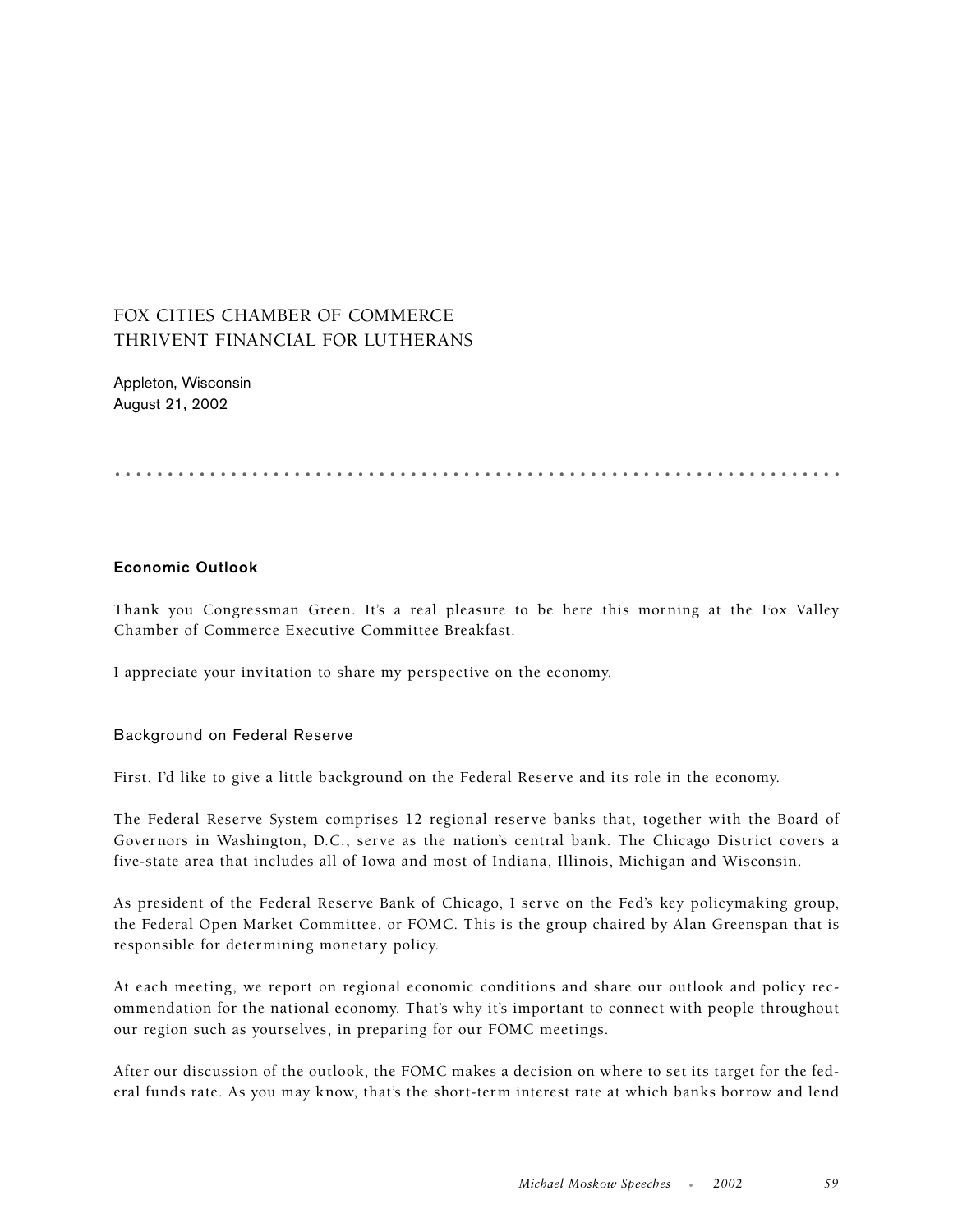funds among one another. Our goal is to foster the monetary conditions that are most conducive to the economy achieving maximum sustainable growth and price stability.

Clearly, this is a tough job. With regard to our current situation, while overall output has recovered from the recession we suffered last year, the economy is still experiencing uncertain times. The road to recovery is turning out to be bumpy. Now the Fed cannot — and should not — try to smooth out every bump. Monetary policy simply is not capable of doing so.

But we do try to set conditions that best support sustainable noninflationary growth. At last week's FOMC meeting, the Committee left the federal funds rate target at  $1\frac{3}{4}$  percent, the accommodative level it has maintained since last December.

However, the Committee did change the accompanying "balance of risks" statement. Since March, that statement had said that risks were balanced between economic weakness and inflation. Now, we see the risks as being weighted mainly toward conditions that may generate economic weakness.

We made the change because "...the softening of growth of aggregate demand that emerged this spring has been prolonged in large measure by weakness in financial markets and heightened uncertainty related to problems in corporate reporting and governance." I'll address this issue a little later in my talk.

#### Recent economic history

Let's look now at the national economy, and see how we got to where we are today.

The second half of the 1990s was a period of remarkable advances in technology, increased efficiency of capital and labor markets, and soaring investment. These helped fuel a sustained burst of productivity growth, the likes of which we had not seen since the 1960s. As a result, economic activity surged.

The 10-year expansion was the longest in our history. In retrospect, we can now see that some excesses built up in the system during this period. In particular, as we turned the millennium, it became clear that some firms had been too optimistic about the potential returns on certain capital investments particularly in the high-tech sector. The realization of this ultimately resulted in a sharp retrenchment in business investment for equipment and software and in moves to reduce inventories.

And as you all know, by early 2001, our record expansion came to an end. Indeed, although initial estimates indicated that real GDP edged up in the first half of that year, the GDP revisions just recently released show that output actually fell during the period. Still, there were some tentative signs during the summer of 2001 that the economy may have been stabilizing.

Then, we experienced the shock of 9-11. The attacks had a sharp direct impact on several sectors of the economy such as airlines and travel, and were a blow to confidence. And GDP fell a bit further  $-$  ¼ percentage point (annual rate)  $-$  in the third quarter.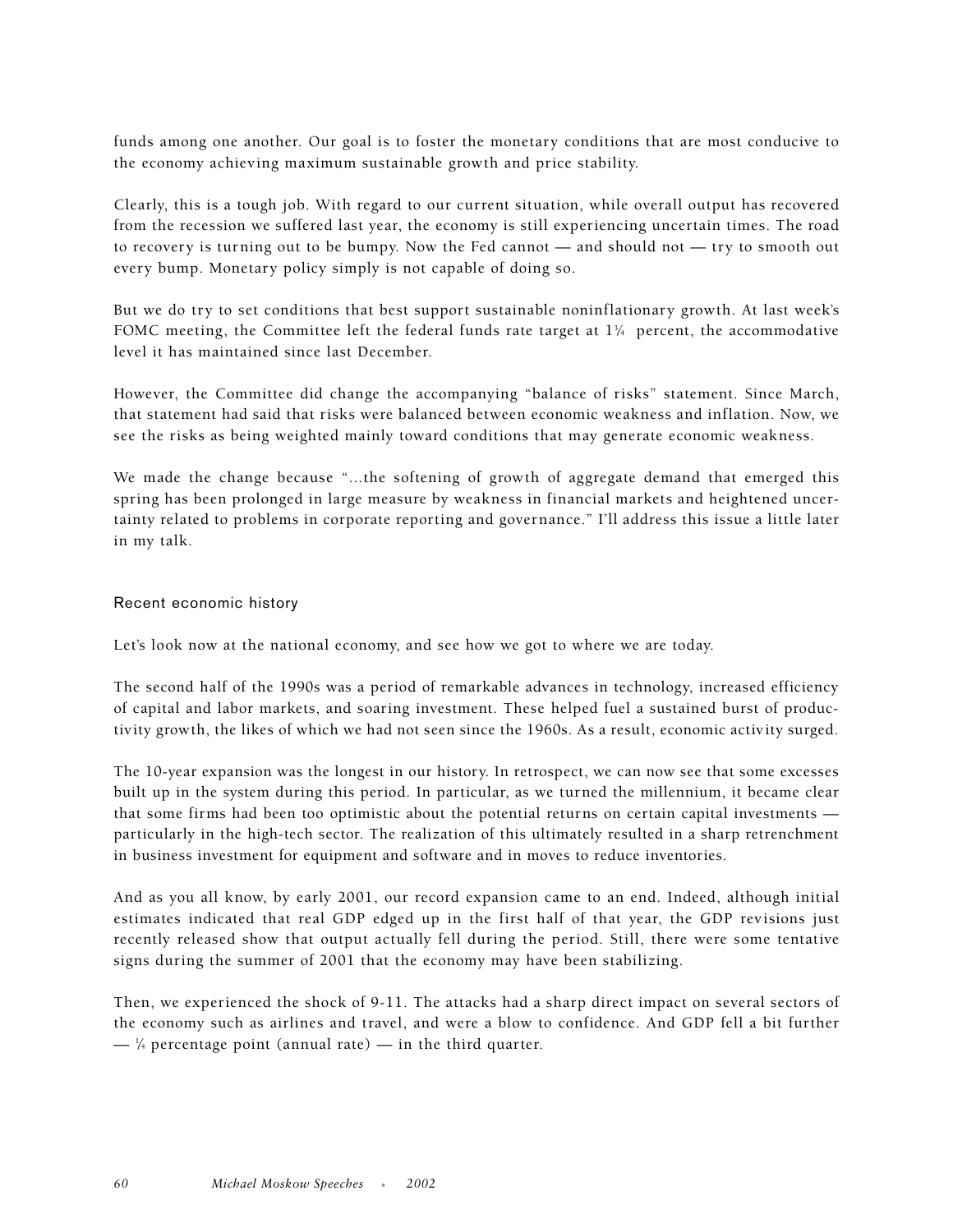Output began to recover in the fourth quarter of last year and growth continued through the first half of 2002. However, the recent news on the economy has been somewhat mixed, and challenges lie ahead.

#### Recession and recovery

It appears that the recession, while painful, was relatively mild by historical standards. Now, I do not want to dismiss the recession as inconsequential. It was severe in a number of sectors, particularly manufacturing, where nearly 1.8 million jobs were lost over the past two years.

But we did not experience the sharp and widespread unraveling of activity that has characterized some previous deep recessions. This time, although GDP fell for three quarters, the overall decline was relatively small — just 0.6 percent. By comparison, real GDP fell  $1\%$  percent during the 1990-91 recession and 21 ⁄4 percent, on average, during the previous four recessions.

Why was the fall in GDP relatively small? Mainly because household sector spending was better maintained than one might have expected. Significantly, spending on big-ticket items — especially housing and motor vehicles — was remarkably strong. The fact that households were not deterred from making the large financial commitments that such purchases entail indicated that they remained confident about their long-run job and income prospects.

As I noted, since the declines of last year, real GDP has risen for three consecutive quarters. Overall, growth has averaged nearly a 3 percent annual rate, with much of the support coming from the household sector and a reduced pace of inventory liquidation. But even though a recovery in overall output clearly has already occurred, the path of GDP growth has been uneven.

Before turning to the outlook, let's take a brief look at the economy here in the Midwest.

Our regional economy is growing, but much like the rest of the nation, it is doing so unevenly. The Midwest took its lumps early on, largely as a result of our reliance on so-called "old-line" manufacturing such as heavy machinery. Manufacturing was the first sector to feel the effects of the slowdown — as early as the summer of 2000. As a consequence, our region's unemployment rate rose and total employment fell — sooner and more sharply than in the nation as a whole.

As softness spread throughout the economy, however, labor market trends in this region generally mirrored those in the nation. More recently, it appears that total employment declines from year-ago levels have narrowed more here than nationally.

Indeed, here in Wisconsin, the employment picture is relatively brighter. Payroll employment was above year-ago levels in both June and July, the only one of the five states in our district for which this is true.

On balance, it appears that the region's economy has been doing somewhat better than the nation in recent months. In part, this reflects the fact that demand has remained strong for some of our mainstay products — particularly automobiles and appliances. And sales of both new and existing homes have been robust, in line with the rest of the nation, thanks in part to the lowest fixed mortgage rates since the 1960s.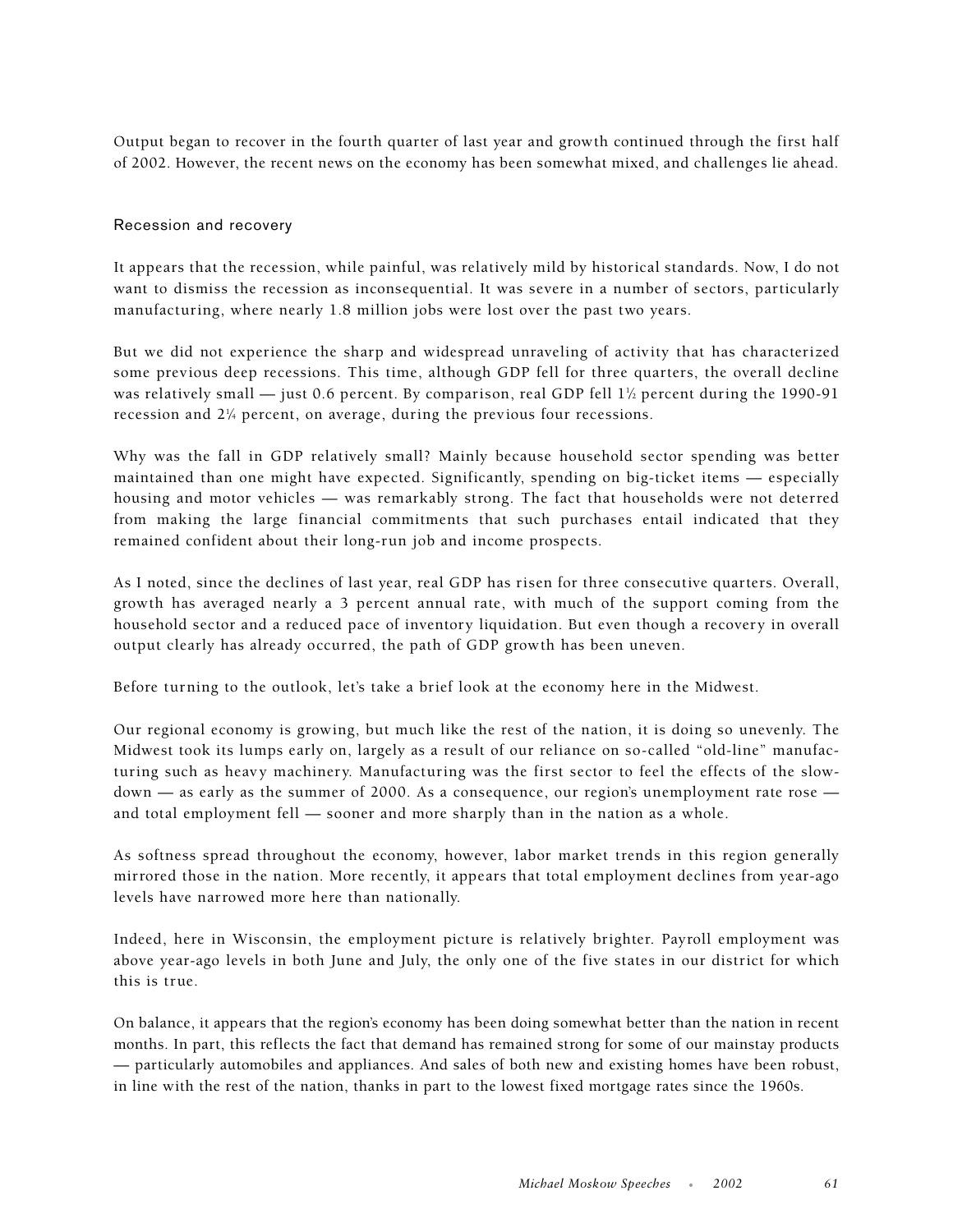Looking ahead, the nation's economy is still facing a good deal of uncertainty over how the subsequent stages of this expansion will unfold. Although we believe that the outlook points to continued expansion in the economy, the current balance of risks points more to conditions that may generate economic weakness rather than higher inflation.

What will keep the economy growing? Aggressive inventory control means that stock levels are relatively lean, so that some further lift from inventory investment can be expected. But this can only give a temporary boost to growth. To solidify the expansion, final demand needs to gain a firmer footing. Important to this will be the degree to which business fixed investment turns around. Furthermore, household spending needs to keep moving forward.

While a large number of factors will influence business and household spending over the near term, the key to the longer-run prospects for both of them is productivity, or output per unit of input. On this front, we have reason to be optimistic. Productivity accelerated beginning in the mid-1990s, more than doubling the rate of growth of the previous 25 years. It was unusually well maintained during last year's downturn, and, on average, productivity has increased at a robust pace over the past three quarters.

## Factors supporting economy

Why is this encouraging? Typically, productivity falls during contractions, in part because firms initially retain too many workers in the face of weaker demand for their products. Today, however, temporary help services and outside contractors help make the labor market more flexible. Firms can more quickly adjust their payroll to match changing conditions.

This adaptability, combined with longer-run improvements in technology and the skills of workers, has helped keep productivity healthier than past slowdowns, and bodes well for its longer-run trend. And this longer-run trend is the key determinant of rates of return on investment projects and the sustainable rates of growth in household income and spending. In turn, and most important, faster productivity growth enables our standard of living to improve more quickly.

In our current situation, monetary and fiscal policy also have supported aggregate demand. Recognizing weaknesses in the national economy, the Fed began a process in January 2001 that reduced the federal funds rate target by 300 basis points over the course of the next eight months. After the shock of 9-11, the Fed cut rates by another 175 basis points in the last four months of 2001, and we have maintained this low level of the funds rate since then.

This accommodative stance bolstered demand throughout the economy. Fiscal policy moves, including last year's tax legislation and bills signed into law after 9-11 and early this year, also have been stimulative.

Finally, inflation remains reasonably well contained. When the Fed began lowering rates in January 2001, it was against a background of low inflation and low expected inflation. This gave us considerable room to maneuver when working to mitigate the impact of the recession, and is a direct consequence of credibility earned over the past two decades. Financial markets do not expect the Fed to let inflation get out of hand.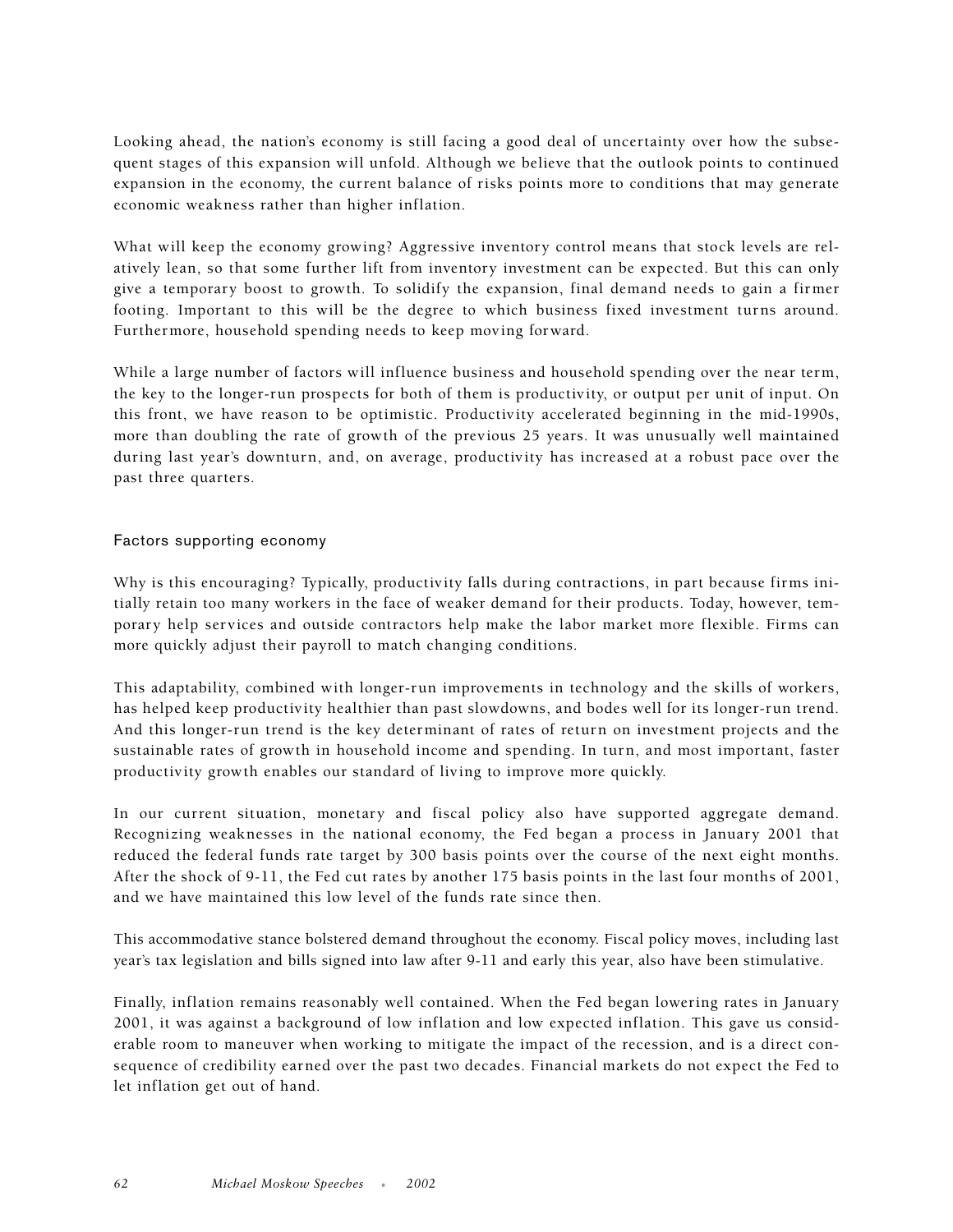#### Challenges to economy

I have just cited a number of factors supporting the economy. Yet challenges lie ahead. We now are all aware of the risk of potential terrorist attack. Even without another incident, the emphasis on heightened security has impacted, and will continue to impact, the economy. The cost of doing business is now higher, both through increased insurance premiums and the costs of providing heighten security and back-up contingencies.

Furthermore, businesses purchased a great deal of capital equipment during the 1990s, boosting their productive capacity. Much of this capacity is now idle, particularly in the telecommunications industry. This excess capacity could be a drag on future investment. Orders for capital equipment appear to have stabilized this past spring — even in the high-tech sector. But capital spending clearly has a long way to go before the level of activity returns to where it was prior to the recession.

## Corporate governance another challenge

The economy is facing another important challenge today — How do we deal with the recent revelations of accounting improprieties and failures in corporate governance?

One of the cornerstones of capitalism is a transparent system of laws and regulations that are enforced in a fair manner. Executives convicted of fraudulent or criminal behavior should be dealt with severely.

Indeed, the revelations of these scandals have added a great deal of skittishness to an already uncertain business climate. They also have undoubtedly raised the cost of financing new investment — as evident from both the increased risk spreads on corporate borrowing, particularly for lower-grade issues, and the lower prices that would be coming to any new equity issues. And if lower stock prices were maintained, the resulting dent in households' balance sheets would be a negative factor for future household spending.

To be sure, to the extent that the news on misreported earnings and other accounting irregularities reveal that markets had been mis-evaluating risks and returns, then investors should be demanding higher premiums. The concern, however, is that they may go overboard in this regard.

In fact, capitalism cannot thrive without entrepreneurial risk taking. If we are too risk-averse, we will stifle innovation and, with it, our ability to generate continual increases in our standard of living.

So the proper pricing — and regulation — of risk is a key element in shaping the future of our economy.

## Economic outlook

Both positive and negative factors are influencing the outlook. How do we see these balancing out?

On average, we expect real GDP to increase over the next several quarters, and growth eventually run close to the economy's potential long-run rate — which many analysts now put in the range of 3 to